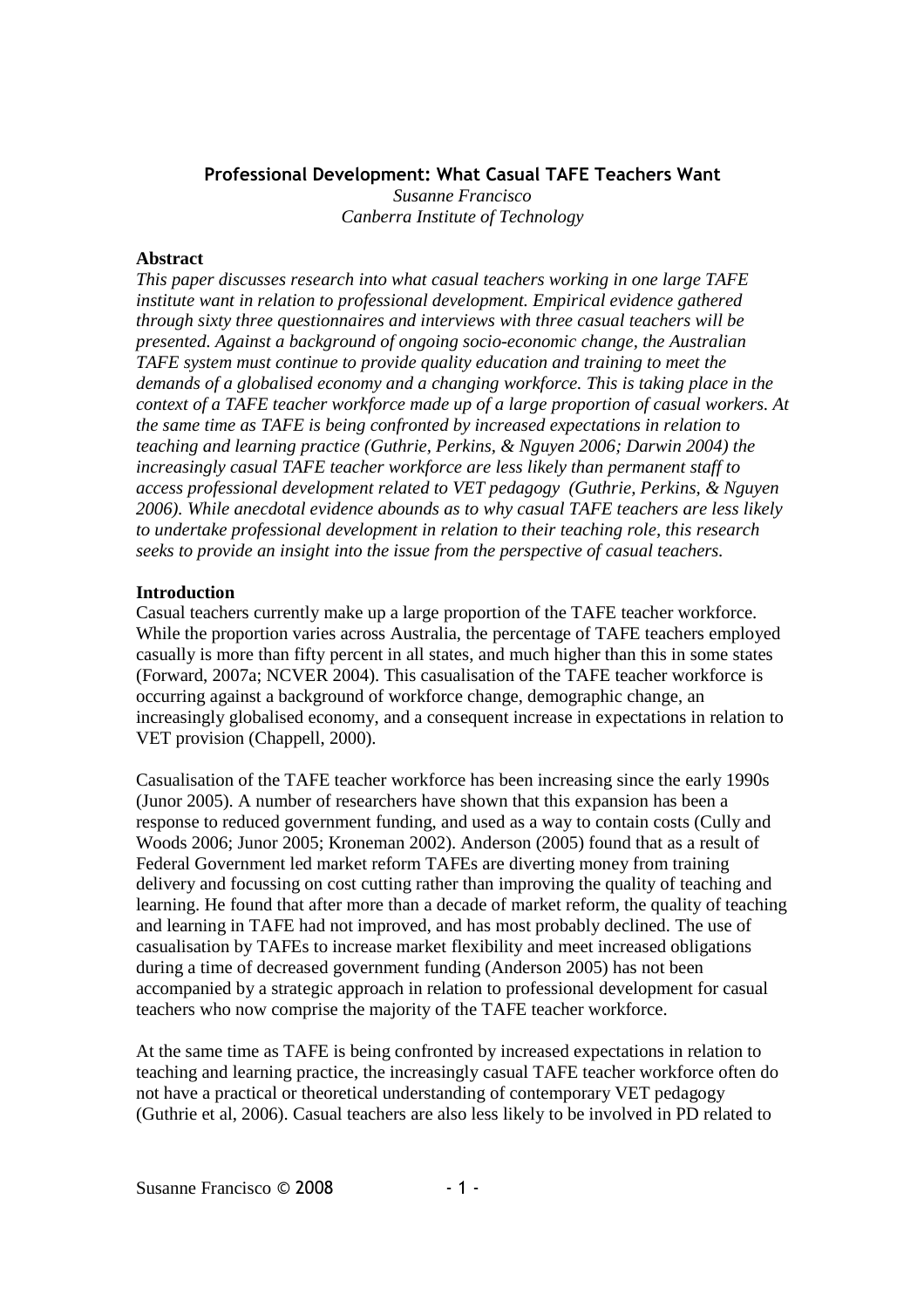their teaching work (Guthrie et al, 2006). Researchers have found that most casual teachers have been teaching for less than four years, and that there is a gap between the level of expertise of the minority permanent teacher workforce and the relatively inexperienced casual teacher workforce (Guthrie et al, 2006).

The requirement for TAFE to provide quality education within the context of ongoing socio-economic change, combined with an increasingly sophisticated clientele with clear expectations related to quality and flexibility of VET provision (Guthrie et al, 2006), has implications for the pedagogical skills of VET educators (Darwin 2004). The development and maintenance of contemporary pedagogical skills requires a commitment to professional development by all TAFE teachers, both permanent and casual, as well as the organisations that employ them.

Time and money are important components in the provision for, and uptake of, professional development by casual TAFE teachers. Carmichael, Clayton and Symons (1998) noted that research undertaken in Community Colleges in America by Roueche, Roueche and Milliron (1995) found that managers considered that the provision of professional development for casual teachers was limited because of: willingness of colleges to pay part time staff to attend PD; the possibility that casual staff might leave the organisation; and the limited time that casual staff could make available to attend PD. The issue of not paying casual staff to attend professional development activities was also raised by Kroneman (2002) who found that casual teachers would like to be paid for attending PD activities. She also notes that sessional teachers are not as likely to be involved in formal training provided by their employer. Guthrie et al's finding that

"The high proportion of casual staff in the current workforce generally have less background and expertise in the teaching and learning aspects of the VET practitioner's role, *and providers currently make only limited provision for professional development that might change that situation* (my emphasis)" (2006: 29)

suggests that in Australia 12 years later the issues raised by Roueche, Roueche and Milliron (1995) remain important in limiting professional development of casual teachers.

Carmichael, Clayton and Symons undertook research at the same TAFE institute in 1998. They found the following barriers to accessing staff development within the institute.

| Table A Darriers to Accessing Staff Development                                       |       |
|---------------------------------------------------------------------------------------|-------|
| Lack of information about staff development programs                                  | 50.5% |
| No time to access staff development usually because they were too busy with combining | 31.3% |
| casual teaching and other employment                                                  |       |
| Unsuitable times and/or venues of staff development programs                          | 27.5% |
| Personal reasons usually family related                                               | 8.2%  |
| Not paid to attend staff development                                                  | 7.1%  |
| Could not afford to give up teaching hours                                            | 6.0%  |
| Unable to obtain places on the programs because either full or places given to        | 4.9%  |
| permanent or contract staff                                                           |       |
| Lack of interest in staff development                                                 | 2.7%  |

# **Table A Barriers to Accessing Staff Development**

(adapted from Carmichael, Clayton and Symons (1998)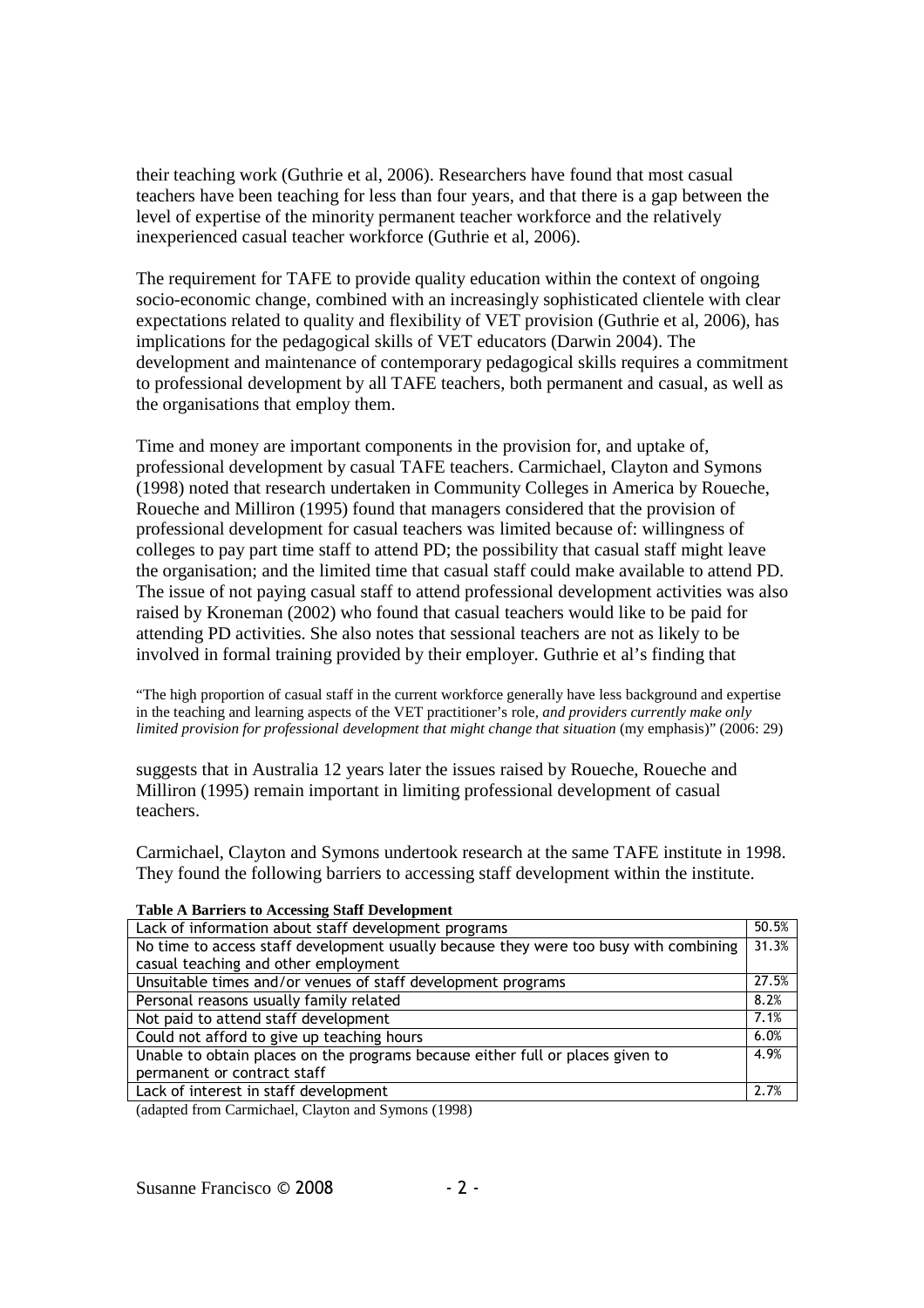Carmichael, Clayton and Symons (1998) found the following recurring themes identified by respondents: a lack of tenure and uncertainty about contracts which impacted on their desire to undertake professional development; a lack of support and information for casual teachers and a sense of isolation; a need for a wider range of times, locations and information about staff development programs; a preparedness to do training in their own time; and dissatisfaction with not being paid to do professional development.

This research seeks to explore the views of casual teachers within a large TAFE in relation to PD related to their work as a teacher. Broadly, the following areas will be addressed:

- the attitudes of casual teachers toward professional development, including their willingness to undertake PD;
- perceived barriers to PD and ways of overcoming these barriers;
- preferred means of accessing PD.

# **Research Methods**

Two research methods were used: a questionnaire for casual teachers – 63 completed questionnaires were returned (a response rate of approximately 47 %); and interviews with 3 casual teachers.

In distributing the questionnaire the aim was to ensure as broad a distribution as possible across the institute. An email was sent to people in four different teacher networks (comprising teachers and their supervisors) across the institute asking them to pass on the questionnaire to any casual teachers that they know or to fill it out themselves if they are casual and to advise how many questionnaires they had distributed. This strategy was very successful, with approximately 133 questionnaires distributed (based on the numbers advised and making allowances for overlap if two questionnaires were distributed to the same person). This is approximately the number of casual teachers employed by the institute at this time. Sixty three questionnaires were returned - a response rate of approximately 47% percent.

The questionnaire provided both open and closed questions. Closed questions were related to: length of employment; hours of teaching; the TAFEs status as respondents' employer (main, only, secondary); and whether seeking permanent work. Responses to closed questions were collected into tables and percentages were determined. Questions were also asked which included both open and closed sections. For instance whether they had done PD in the last 12 months, and if so what was their motivation for doing it. Open questions were developed with the intention of giving the respondents a voice in identifying the issues that were relevant to them in relation to professional development, and especially professional development related to VET pedagogy, while at the same time ensuring that all of the key issues that the researcher wanted data on were addressed. Responses to open questions were coded, analysed, and collected into tables and percentages were determined.

Interviews were used to allow further exploration of issues raised in the questionnaire. Questions were similar to those in the questionnaire, with the interview allowing follow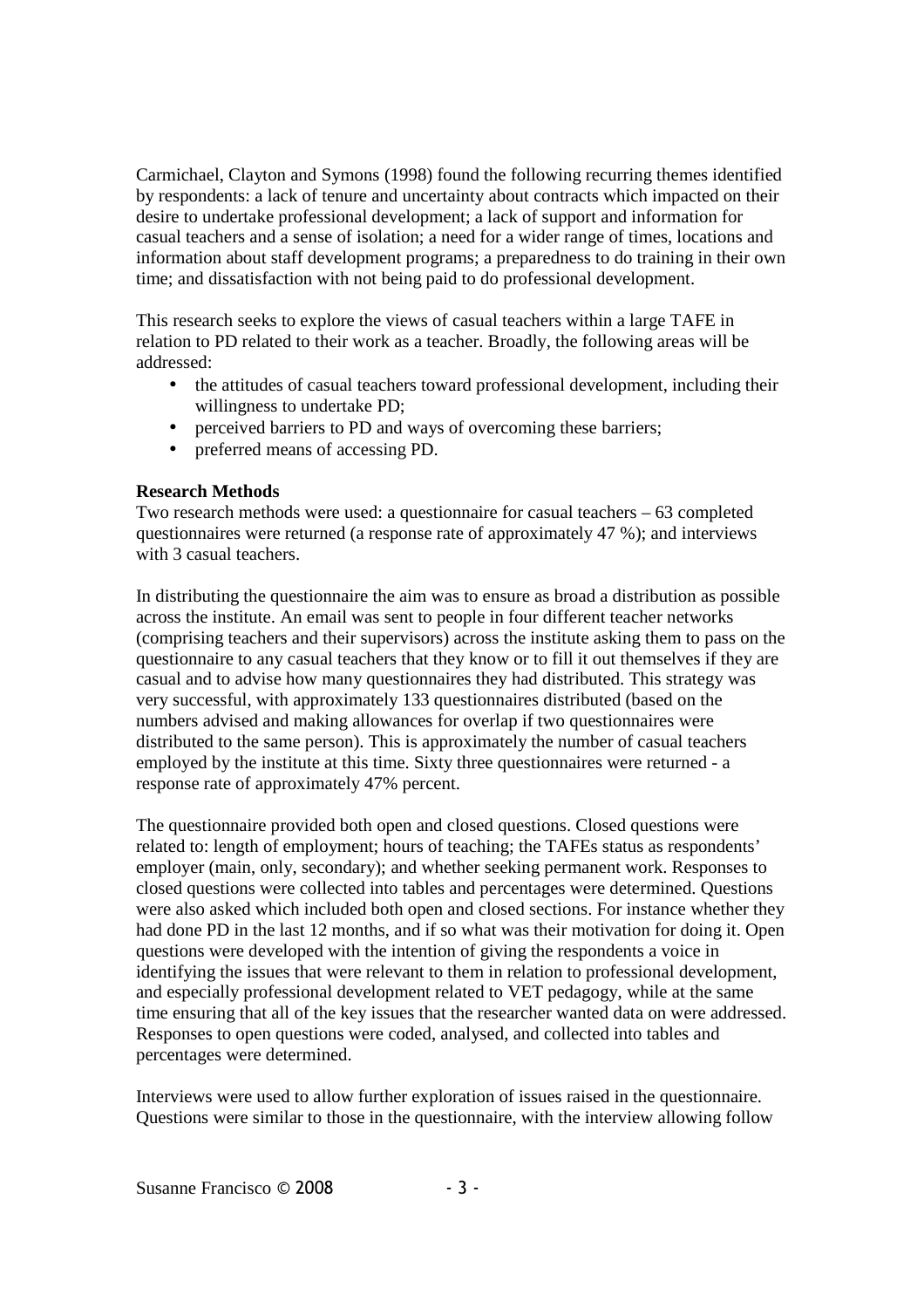up questions to gain more understanding of the issues discussed. The questionnaire sought to identify whether casual teachers fitted into different groups, and whether each group had different attitudes to PD. Initial analysis of the questionnaires, while ambiguous, suggested that casual teachers may fit into 3 categories. The categories identified were: those casual teachers who were seeking permanent work at CIT; those seeking to continue a casual teaching arrangement with a main job (or responsibility) elsewhere; and those seeking to continue casual teaching in the short term because it met their immediate needs, and not intending to continue with the CIT longer term. Using the purposive sampling technique the researcher's informal networks throughout the institute were used to identify people who would be prepared to be interviewed. Three casual teachers, one from each of the categories of casual teacher identified through the questionnaires, were interviewed. During the interviews it became apparent that the interviewees did not fit clearly into each of these categories, and there is therefore some overlap. Two of the interviewees had fulltime employment elsewhere, and the third had a fulltime load as a mother to four young children. One of the interviewees had completed the questionnaire. The interviews were recorded and transcribed and coding was used to analyse the recurrent themes.

### **Problems/Limitations**

Because the research was undertaken in only one institution the results are necessarily limited. The researcher's role as a teacher within the Teacher Education area of the TAFE was known to the people being interviewed, and to many of the respondents to the questionnaire. Even though the anonymity of the questionnaire was stressed – and a number of questionnaires arrived without any indication of who completed them – many people attached their names to the questionnaires or sent it via email which identified them. Some respondents may therefore have responded in a way that they thought the researcher would approve. Teachers who have recently engaged in professional development, or are willing to do so, may be more likely to complete a questionnaire about professional development than those who have not. A small number of people were interviewed, and these people may not have been representative of the total population of casual teachers working at the Institute.

## **Findings**

Guthrie et al (2006) note that most casual VET teachers have been teaching for less than four years. This figure is reflected in this research - 57% of respondents have been teaching for less than four years, and 29% have been teaching for less than one year. The TAFE was the main or only employer for 46% of the respondents to the questionnaire, and a secondary employer for 54% of respondents. Thus slightly more than half of the respondents had obligations to another employer.

Respondents to the questionnaire were asked whether they are seeking permanent work at TAFE or wish to remain a casual employee. This question was asked in an attempt to determine whether different groups of casual teachers had different requirements for, and attitudes toward PD. Results from this question were not entirely clear, with a number of respondents identifying both options, and a number of respondents identifying neither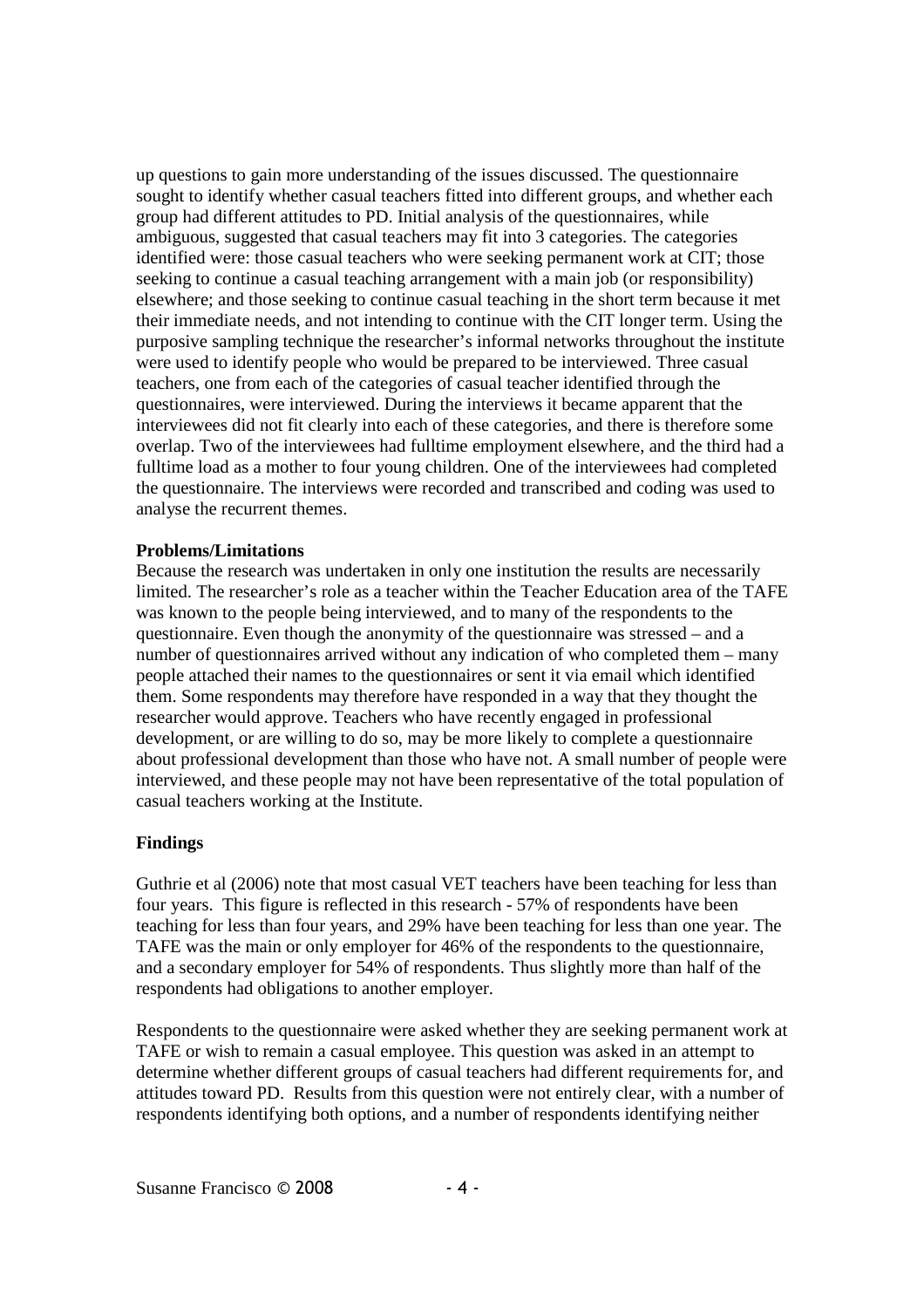option. Overall, 35 % of responses provided indicated a preference for permanent work (some of these also identified the other option) and 45% indicated they want to remain casual. When the interviewees were asked this question responses were mixed. One interviewee said they would not seek permanent work at TAFE:

*"I'm not. I have heard too much from other teachers about how hard it is to get, and so I'm not bothering… I don't see my long term future at the CIT*"

Another responded that

*"I would really like permanency, but I don't want it in the role that I'm in*"

and the third interviewee responded

*"No, not really. I mean you never know*.

These responses indicate a lack of certainty about whether permanent work would be a preferred option, perhaps influenced in part by the lack of availability of permanent employment for teachers as identified by the first respondent. As a result of this ambiguity, no further analysis of responses according to category was undertaken.

While nationally, workers are being encouraged to stay in the workforce longer, and to retrain in new areas, anecdotally the number of retirees seeking casual teaching work in TAFE has been increasing. This research identified 11 % of respondents who have retired from permanent work prior to undertaking casual teaching work at TAFE.

Seventy five per cent of questionnaire respondents  $(n=63)$  identified as having a teaching qualification, with 25% indicating no teaching qualification. Fifty five percent of respondents had a Certificate IV in Training and Assessment (or its predecessor) and 27% of respondents had either an undergraduate or post graduate teaching qualification. Fourteen percent of respondents  $(n=63)$  identified as being a member of a professional network related to teaching and learning and 32% were members of a professional network related to their teaching area.

Forty six percent of respondents  $(n=63)$  had undertaken PD in the last twelve months related to their work as a casual teacher. Table 1 identifies the motivation of these respondents for undertaking the PD. Motivation was spread across a number of areas, with the desire to learn more, upgrade skills and ongoing continual improvement as the most important motivation cited, at 25% (n=29) of total responses. This commitment to ongoing learning was reflected in comments made in the questionnaire such as "I believe in continuous improvement and think that it is beneficial in being successful" and in the following comment from an interviewee

"I don't believe that people should be teachers …if they're not developing, if they're not growing"

and from another interviewee

"I think that PD is …just absolutely essential."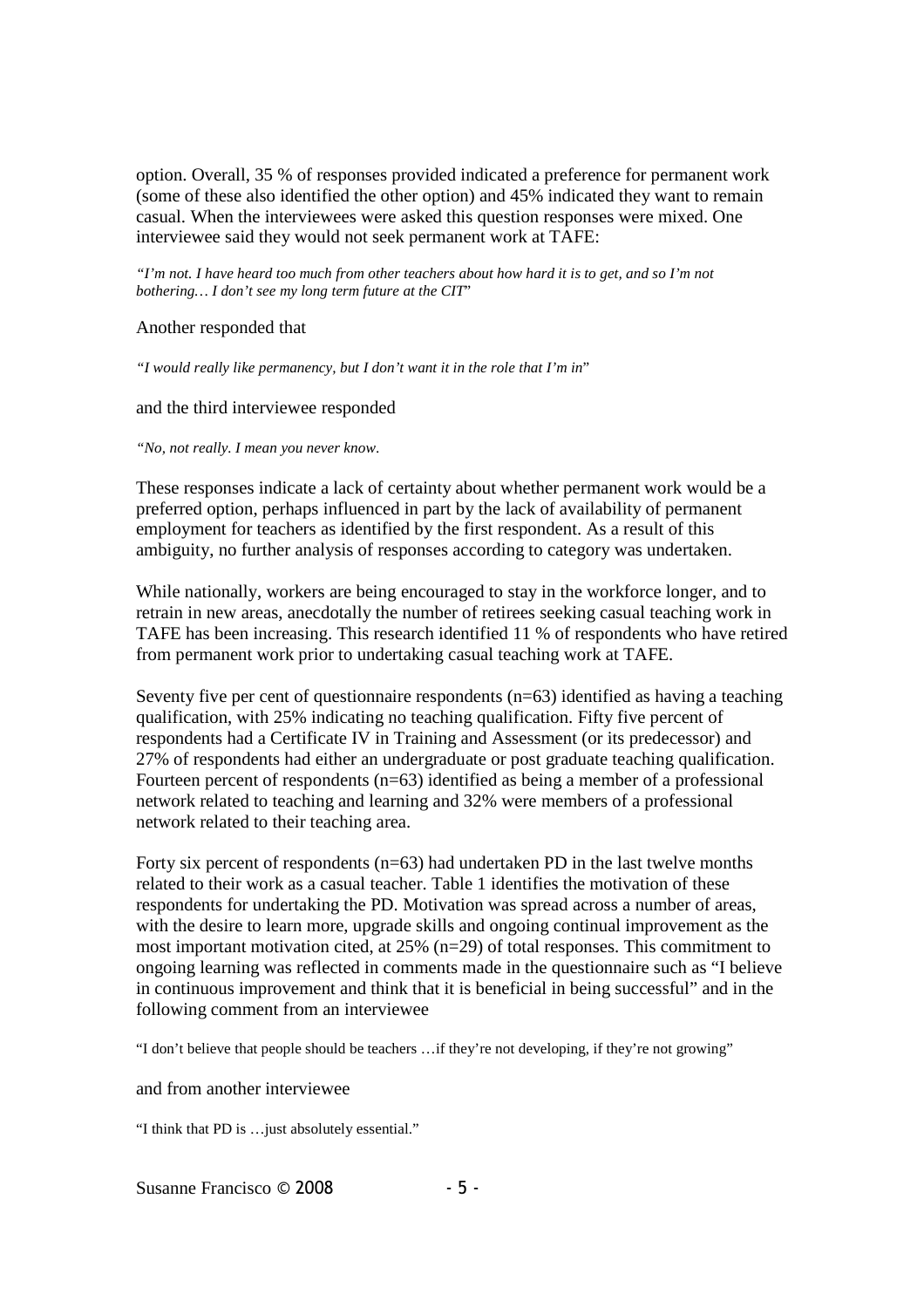Most respondents to the questionnaire identified a range of motivations for undertaking PD, including the following response from one teacher "Intrinsic satisfaction; pride in my profession and professionalism; continuing and deepening interest in specific areas which relate to my profession; meeting and building some relationships with others involved in same or similar work areas (including VET generally)."

| таріе т<br>MOLIVALION TOP PD IN 18ST TZ MONTHS |     |  |
|------------------------------------------------|-----|--|
| <b>Motivation</b>                              |     |  |
| Continual improvement/ Learn more/             |     |  |
| Upgrade skills                                 |     |  |
| Become a better teacher                        | 14% |  |
| Interest/enjoyment                             | 11% |  |
| Gain a qualification                           | 10% |  |
| Enhance employment prospects                   | 5%  |  |
| Compelled by supervisor                        | 3%  |  |
| Networking                                     | 3%  |  |
| Other                                          | 3%  |  |

Table 1 Motivation for PD in last 12 months

Number of respondents = 29.

The Certificate IV in Training and Assessment was the major type of professional development undertaken over the last 12 months with 41% of those who did PD in the last 12 (n=29) months undertaking this qualification. Industry specific short courses (31%), development of online learning skills (21%) and post graduate qualifications (19%) were also important avenues for professional development. See Table 2.

| <b>PD</b> Undertaken                      | %   |
|-------------------------------------------|-----|
|                                           |     |
| Cert IV TAA new and upgrade               | 41% |
| Industry specific short course            | 31% |
| Online learning skills                    | 21% |
| Post graduate teaching qualifications     | 19% |
| Working with diverse students             | 14% |
| Project for teaching area                 | 7%  |
| Industry specific qualifications          | 7%  |
| Administrative skills related to teaching | 7%  |
| Leadership                                | 7%  |
| First aid                                 | 7%  |

Table 2 Type of PD undertaken in last 12 months

Number of respondents = 29. Some undertook a number of different types of PD

When asked if there were skills or knowledge that they would like to develop further, 92% of respondents to the questionnaire (n=63)said there were. Seventy four percent of respondents want to develop their professional knowledge related to teaching and learning, 64% want to develop their professional knowledge and skills related to the area in which they teach; 31% want to develop administrative skills and 5 % want to develop other skills.

Respondents identified a number of ways in which they would like to develop skills and knowledge related to teaching and learning. Respondents (n=63) were invited to nominate from a range of options, and could nominate more than once. A formal short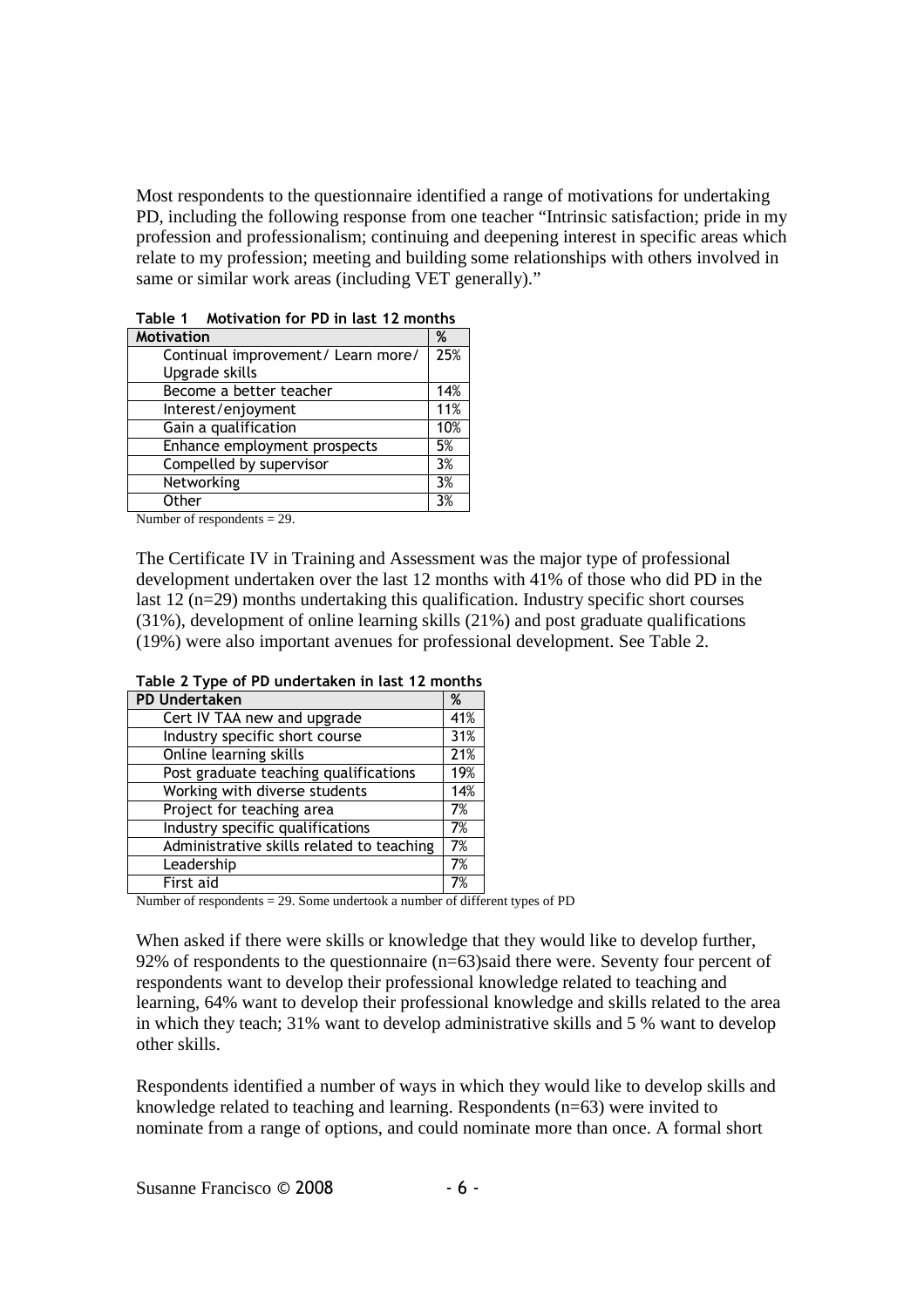course was rated most highly at 64%, with a formal qualification also rating highly at 57%. Mentoring, teaching and learning networks, as well as industry networks were also popular choices at 48%, 47% and 45% respectively.

Respondents to the questionnaire were asked if there were barriers to them being able to undertake PD in relation to their work as a casual teacher. See Table 3. Seventy six percent of respondents (n=63) saw barriers to undertaking PD. At 54%, the highest ranking barrier was time, followed by other work commitments at 42%. As one interviewee noted

"a lot of teachers take on these roles in addition to a full time job and we have the after hours stuff, and personal lives can be an issue"

and one respondent to the questionnaire wrote

"I have a primary employer, to whom I owe commitment and with whom I must spend a defined number of hours per day/week. Hours outside of this are usually spent as a casual TAFE teacher. This does not leave much personal time for home/family".

While childcare was not identified by a large number of respondents, it was an important factor for those who raised it. One of the interviewees said

"my major issue with going to these sort of things is the fact that I may not be being paid for the time that I go but I'd be forking out a lot of money for childcare"

| Percentage |
|------------|
| 54%        |
| 42%        |
| 21%        |
| 19%        |
| 8%         |
| 8%         |
| 8%         |
| 6%         |
| 4%         |
| 8%         |
|            |

#### Table 3 Barriers to Undertaking PD

Number of respondents  $= 48$ 

Respondents were asked to identify possible strategies for overcoming barriers to PD. Flexible timetabling was the highest ranked strategy. TAFE paying for casual teachers to attend PD and providing funds to pay for PD were noted by 19% and 17% respectively. This is consistent with the comments by Kroneman (2002) that "the desire of casual teachers to be able to undertake professional/staff development during paid hours is a recurring theme." The provision of distance, flexible or online PD was identified by 15% of respondents. See Table 4.

|  |  |  | Table 4 Overcoming Barriers to Undertaking PD |
|--|--|--|-----------------------------------------------|
|--|--|--|-----------------------------------------------|

| Reason given                                                           | Percentage |
|------------------------------------------------------------------------|------------|
| Flexible timetabling - including multiple offerings at different times | 23%        |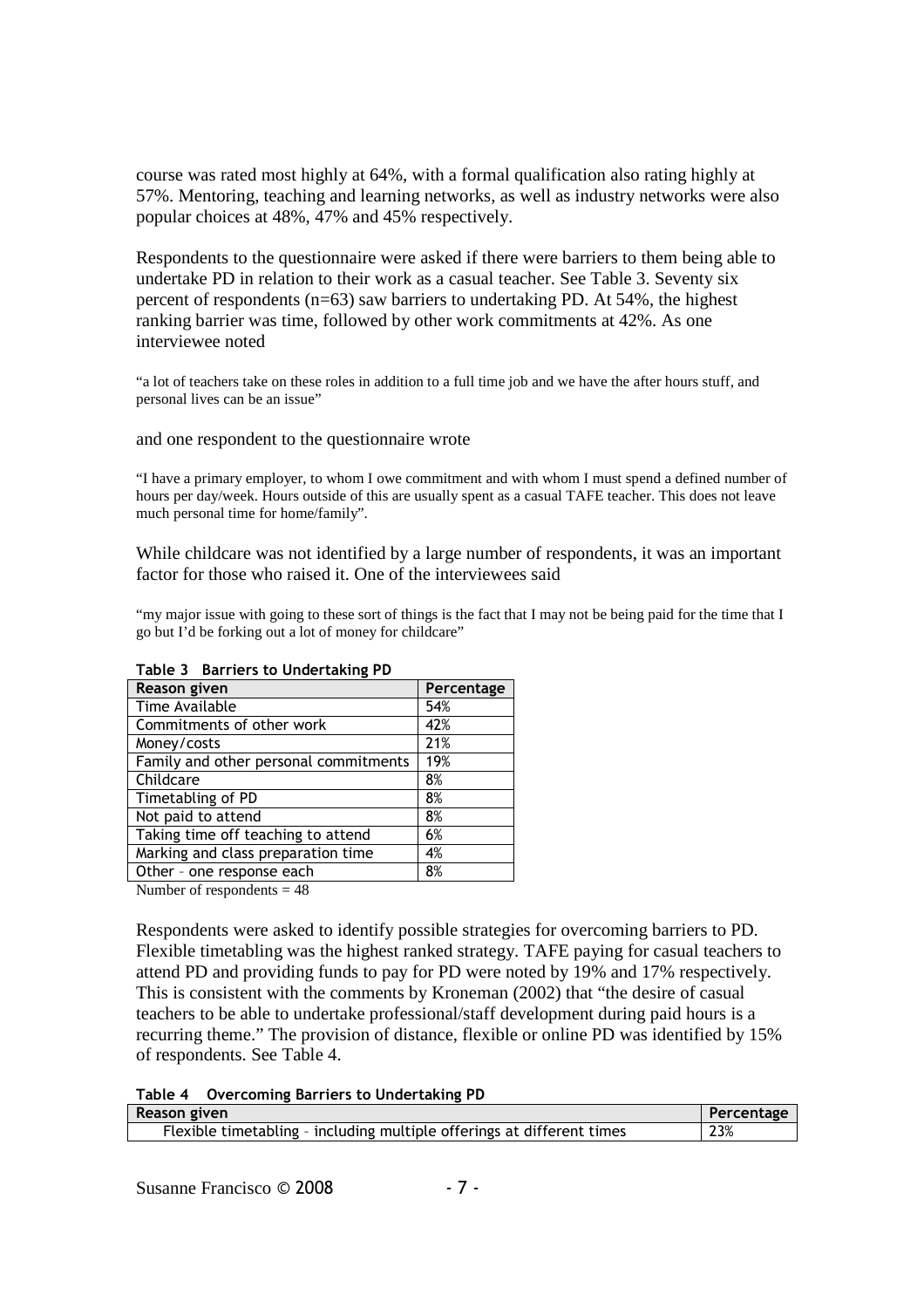| Paid time off teaching to attend                                                                           | 19% |
|------------------------------------------------------------------------------------------------------------|-----|
| TAFE to pay for PD/provide PD funds for casual teachers                                                    | 17% |
| Distance/flexible/self paced learning options/online (only one respondent<br>explicitly identified online) | 15% |
| Better working conditions for casual teachers/make casuals permanent                                       | 8%  |
| Teacher reorganising other commitments                                                                     | 6%  |
| Advice of available PD well ahead to allow arrangements to be made                                         | 4%  |
| Childcare provided/CIT Childcare centres offering occasional care                                          | 4%  |
| Responses not addressing overcoming barriers                                                               | 10% |
| Other - one respondent each                                                                                | 6%  |

Number of respondents = 48

Ninety four percent (n=63) of people perceived personal benefits of undertaking PD related to their work as a teacher. Table 5 shows a broad range of personal benefits, with remaining current in their field of teaching, and increased confidence at 24% and 20% respectively ranking the highest. As one of the interviewees said when asked what the personal benefits might be

"I think, advancing yourself. If you learn new stuff it assists right through. It's more than just about the classroom. It's about yourself"

#### and another said

"well, if it's inspiring then it's exciting and it's wonderful and it motivates me. It motivates me to work harder as a teacher, it motivates me to keep doing things well, to keep being thorough, and it keeps me up to date with learning and how people learn, and good ways of teaching."

| Personal Benefits of undertaking PD                                 | %   |
|---------------------------------------------------------------------|-----|
|                                                                     |     |
| Remaining current in field of teaching/at forefront                 | 24% |
| Confidence                                                          | 20% |
| Continual improvement/enhanced knowledge                            | 15% |
| Being a better teacher                                              | 15% |
| Benefit to students                                                 | 14% |
| Job satisfaction/ Motivation                                        | 10% |
| networking                                                          | 7%  |
| Increased career options                                            | 7%  |
| Personal benefits not specified                                     | 7%  |
| People skills                                                       | 5%  |
| No comment                                                          | 14% |
| Other (a number of benefits each identified by only one respondent) | 11% |

Table 5 Personal Benefits of PD

Number of respondents  $= 63$ 

The same 94% of respondents who saw personal benefits of doing PD also saw benefits to students of teachers undertaking PD. The highest ranking reason for student benefit identified was more effective teaching at 42%, although a range of reasons were given. See table 6. Unsurprisingly, of the 4 respondents who saw no benefit for themselves or for their students of PD for teachers, none had undertaken PD in the last 12 months.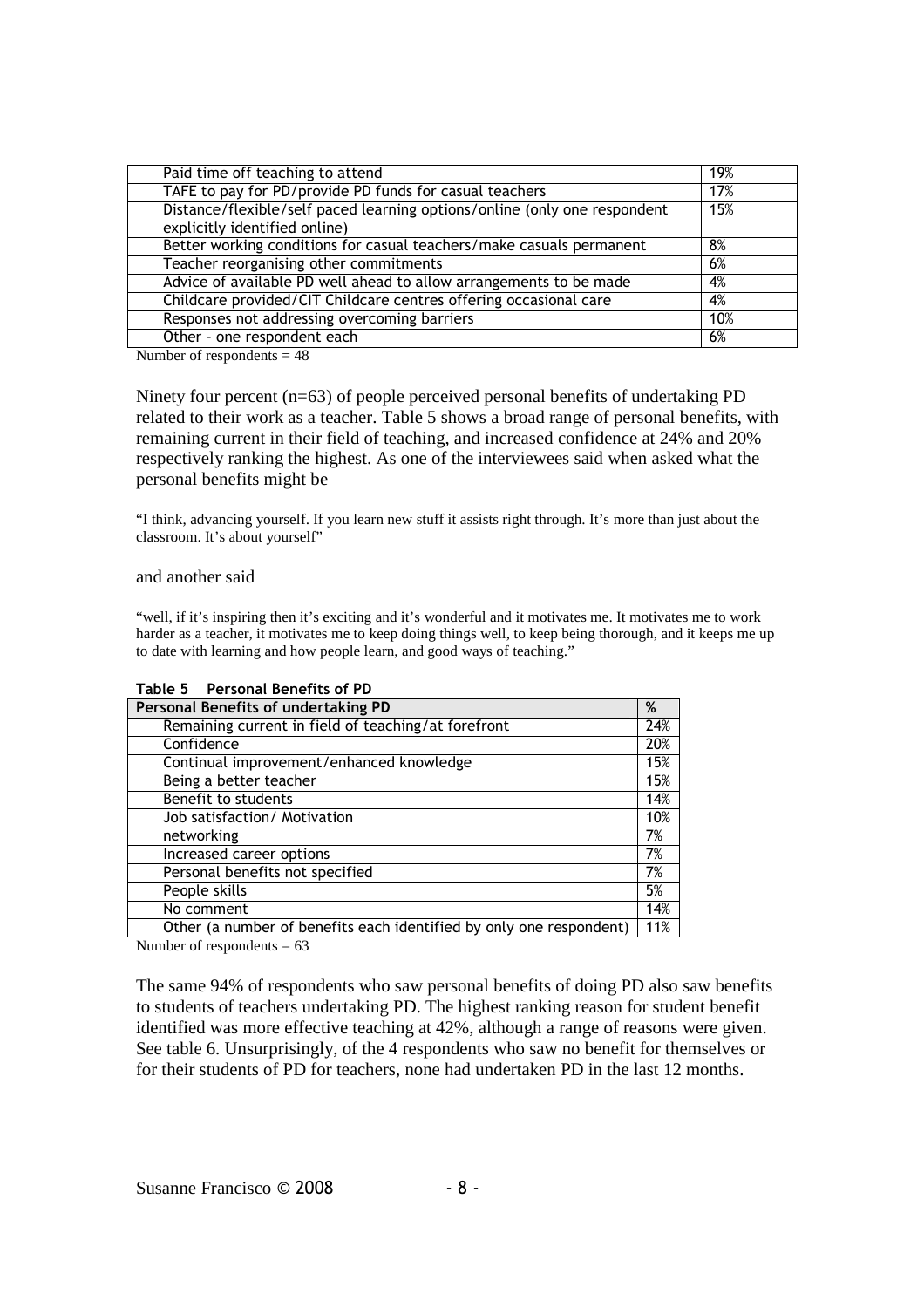| Personal Benefits of undertaking PD                      | %     |
|----------------------------------------------------------|-------|
| More effective teaching                                  | 42%   |
| No comment                                               | 17%   |
| More interesting classes/more fun/more stimulating       | 12.5% |
| Improved student outcomes/ Students more workplace ready | 12.5% |
| Currency of teacher = currency of students               | 12%   |
| Increased skill/knowledge base on which to draw          | 12%   |
| Increased skills with technology                         | 8%    |
| Improved confidence of teacher                           | 7%    |
| Benefits to the TAFE institute                           | 3%    |
| Other                                                    | 10%   |

Table 6 Benefits for students of teacher PD

Number of respondents  $= 63$ 

The questionnaire asked if respondents thought there were possible negative outcomes of undertaking PD. Of the 13 respondents who identified possible negative outcomes, 5 people (38%) identified courses that don't meet expectations or needs as a possible negative outcome. All other responses were the same as those identified in Barriers to PD.

Three recurring themes were identified in the interviews in relation to PD: time – availability of, and the use of; other commitments; and a willingness to undertake PD. Three other recurrent themes that all interviewees discussed were: the lack of access to resources to do their teaching job (computer, phone, desk, photocopying); a desire to help students learn; and their enjoyment of teaching.

As noted in the introduction, it has been claimed that casual teachers often have limited expertise in teaching and learning (Guthrie et al, 2006; Kell 2006). In an attempt to identify interviewees' understanding and use of contemporary VET pedagogy – and therefore to some extent their need for professional development in relation to VET pedagogy - interviewees were asked to describe what one of their typical teaching sessions might look like. All interviewees described using elements of student centred teaching and learning strategies.

### **Discussion/conclusion**

Forty six percent of all respondents had participated in professional development related to their role as a teacher in the last 12 months. To gain some perspective on this, it is useful to consider that in 2005 (the latest year for which information is available) in the same State/Territory, 50 % of people aged 15-69 years of age had completed work related training (ABS, 2006). Thus, while a high proportion of respondents value PD, and a high proportion also want to develop skills and knowledge related to their teaching, the proportion who have been able to engage in professional development in the previous 12 months falls below the level of the broader population. Further support needs to be provided to ensure that casual TAFE teachers are able to access PD.

Time limitations and other commitments are important barriers to PD for casual teachers. Flexibility in the provision of PD was raised by many of the respondents as a strategy for overcoming barriers to PD. In addition to flexible timetabling of courses, and offering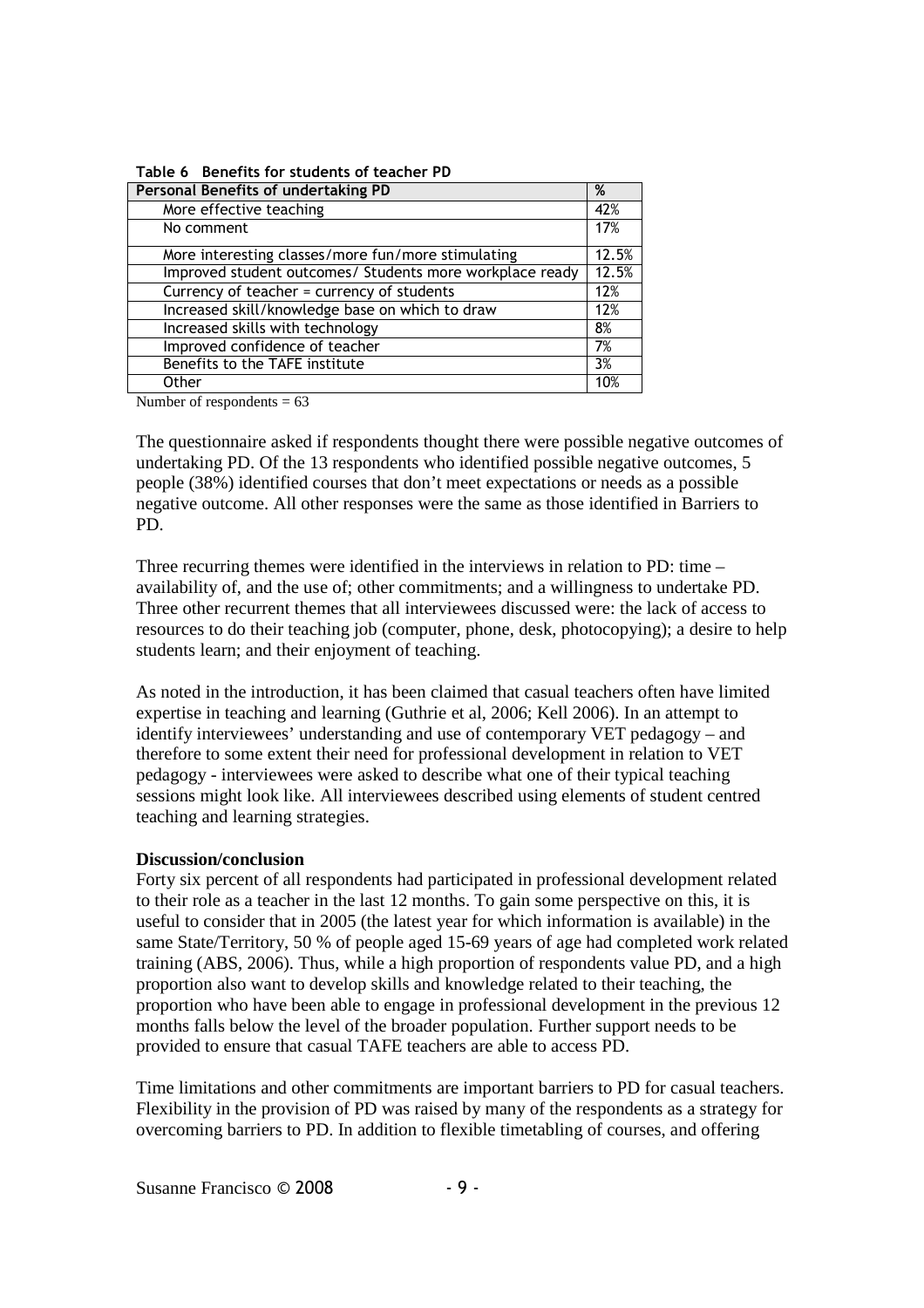online and distance options, the provision of a drop in centre for casual teachers to support them in further developing their practical teaching skills on a just in time basis would be worth trialling.

Almost half of the respondents identified teaching and learning networks as one of their preferred ways of developing skills and knowledge related to teaching and learning. Kell (2006) also found that teachers value networks for providing teachers with opportunities to reflect and share ideas. Networks could be established on an institute basis, or focussing on individual industries and operating across institutes.

The cost to teachers rated highly as a barrier to undertaking PD, and in terms of suggestions for overcoming barriers reducing the cost burden ranked highly. It is not unreasonable that casual teachers seek to have the personal financial cost of PD reduced. National research by the ABS found that 94% of work related training courses completed by employees resulted in no personal financial cost to the employee (ABS, 2006).

Carmichael, et al (1998) undertook research into professional development for casual teachers in the same TAFE institute where this research was done. While the data have been coded differently, and care needs to be taken in comparing percentages, it is still possible to make some broad comparisons. It is interesting to note that in 1998 the key barrier to staff development was a lack of information about what was available, whereas in 2007 this was identified by only one respondent. Time available, and commitment of other work were rated highly in 1998 and remain key issues in 2007. Family commitments were not rated highly in 1998 and were identified by 19% of respondents in 2007. Timetabling issues (unsuitable times or venues were identified by more than a quarter of respondents in 1998, and only 8% in 2007. (See Table A on page 2).

Only two of the recurring themes identified by Carmichael, Clayton and Symons (1998) were identified in the research undertaken in 2007. These were: a preparedness to do training in their own time; and dissatisfaction with not being paid to do professional development - although in 2007 this was expressed as a desire to be paid for doing professional development rather than dissatisfaction with not being paid. The other recurring themes identified by Carmichael, Clayton and Symons:

- a lack of tenure and uncertainty about contracts which impacted on their desire to undertake professional development;
- a lack of support and information for casual teachers and a sense of isolation;
- a need for a wider range of times, locations and information about staff development programs

were not raised by those completing the questionnaires, although " a lack of support and information for casual teachers and a sense of isolation" was raised in the interviews. Care needs to be taken in assuming that these issues are no longer important for casual teachers, as questions were asked differently in each questionnaire.

Casual teachers are now a majority of the TAFE teacher workforce, and it is important that they have access to professional development to ensure quality teaching and learning in VET. As Junor (2005) notes "professional development is a primary value-adding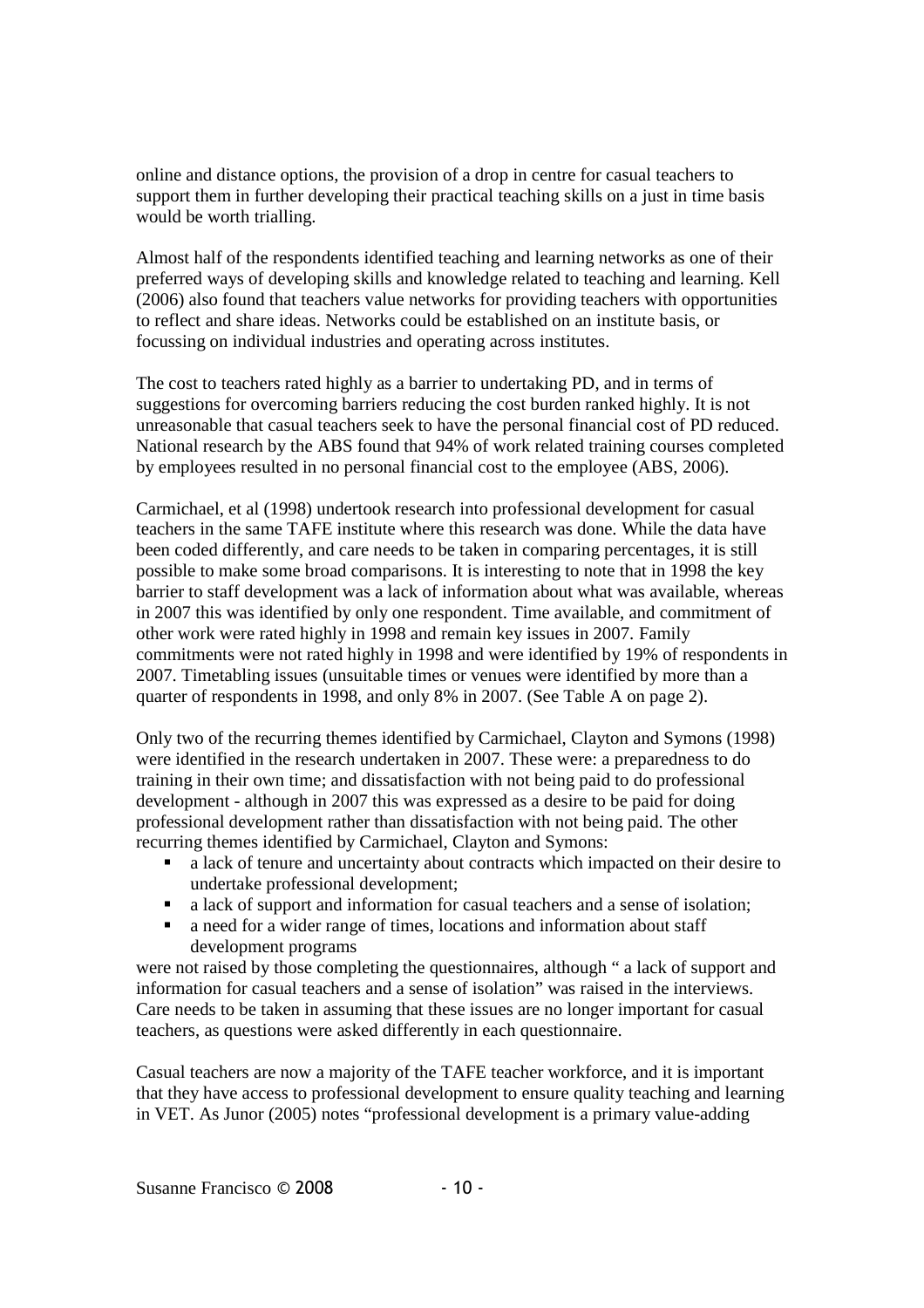activity rather than a discretionary cost" (p, 272). A strategic approach needs to be developed to ensure that the TAFE teacher workforce who are educating Australia's future workforce are themselves provided with education and training to allow them to do their jobs well.

Based on the results of this research a plan of action for TAFE institutes to support casual teachers in accessing professional development could include:

- Provision of free PD for casual teachers:
- The development of a PD fund specifically for the purpose of paying casual teachers to attend PD;
- **Provision of a variety of times for each PD activity. This would involve offering** each PD activity more than once, with day time and evening options;
- **Provision of flexible learning options, including self paced learning and online** learning;
- **Provision of a drop in centre for casual teachers to receive teaching and learning** support as required, with both evening and day time options provided;
- Ensuring the identification of PD options well ahead of time to allow for child care and other arrangements to be made;
- The provision of a teacher network (including meetings and access to relevant information about quality teaching and learning) to support teachers in discussing and reflecting on issues related to teaching and learning.

### **References**

Australian Bureau of Statistics (2005) 6278.0 *Education and Training Experience, 2005*. http://www.abs.gov.au/Ausstats/abs@.nsf/Lookup/252D868F10B905F3CA2568A9001393AF last accessed 10 March 2008

Anderson, D. (2005) *Trading Places: TheIimpact and Outcomes of Market reform in Vocational Education and Training*, NCVER.

Carmichael, G. Clayton, B. and Symons, H. (1998) *Visitors on Campus*, Canberra Institute of Technology, Canberra

Chappell, C. (2000) 'The New VET Professional: Culture, Roles and Competence' Working Paper 00-41) UTS Research Centre for Vocational Education and Training http://www.oval.uts.edu.au/working\_papers/2000WP/0041chappell.pdf last accessed 10 March 2008

Chappell, C. (1999) "Issues of Teacher Identity in a Restructuring TAFE System." Working Paper No. 99- 42, UTS Research Centre for Vocational Education and Training

Chappell, C. and Johnstone, R. (2003). *Changing work: Changing roles for Vocational Education and Training Teachers and Trainers*. NCVER, Leabrook.

Cully, M. and Woods, D. (2006) "Casual Employment in TAFE: A Case of Unrequited Love?" *The Australian TAFE Teacher*, Autumn 2006

Darwin, S. (2004) *Transforming VET Teaching From a Training to Learning Paradigm* VOCAL Journal, 2004-2005